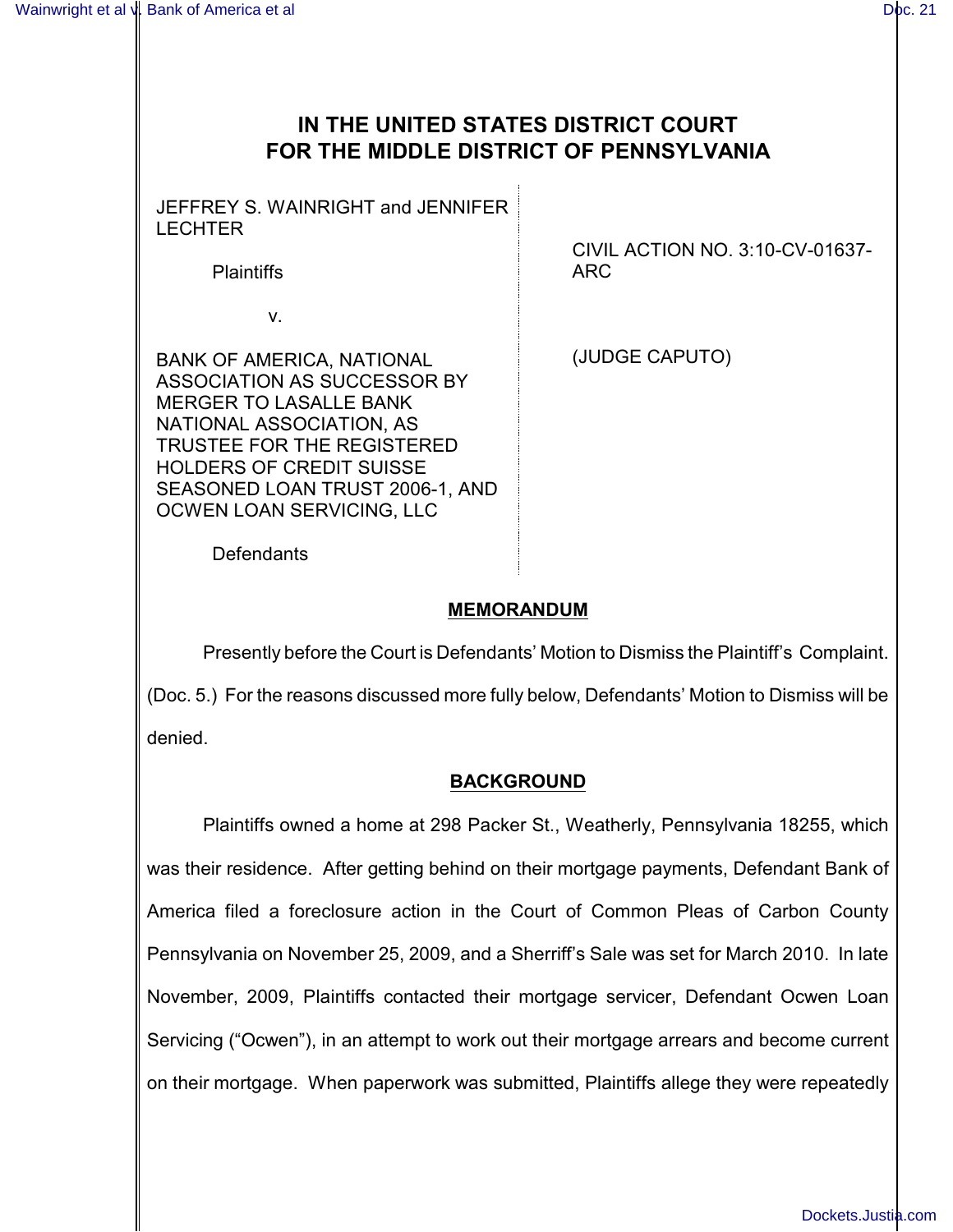told that the Sheriff's Sale would be postponed while it was determined whether or not Plaintiffs qualified for a loan modification. (Compl. ¶ 26.)They received paperwork stating the same. (Compl. ¶ 27.) After allegedly being told in March 2010 that their HAMP application was in the process of final review and that the trial period for their modification would begin in May 2010, Plaintiffs learned on May 18, 2010 from a real estate agent that their home had in fact been sold at a Sheriff's Sale on May 14, 2010. (Compl. ¶ 35.) On June 7, 2010, Plaintiffs filed a Petition to Set Aside the Sheriff's Sale. Defendant Bank of America opposed the Petition and it was denied on July 9, 2010. Plaintiffs then brought the instant suit in state court on July 19, 2010.

In their Complaint, Plaintiffs claim that they were intentionally misled into not pursuing their rights in the foreclosure action with promises from the Defendants of a loan modification. The Plaintiffs' Complaint alleges: (1) Common Law Fraud; (2) Unfair Trade Practices; (3) Negligence; (4) Intentional Infliction of Emotional Distress; and (5) Injunctive Relief. Defendants removed the suit to federal court on August 6, 2010 (Doc. 1) and then filed a Motion to Dismiss on August 11, 2010 (Doc. 5). Plaintiffs Motion for Preliminary Injunction was denied on September 7, 2010. (Doc. 20.) In their Motion to Dismiss, Defendants argue that Plaintiffs are essentially asking this Court to overturn the final judgment of a state court in the foreclosure matter and re-litigate issues in federal court which have already been litigated in state court. Defendants contend that, as a result, this Court lacks subject-matter jurisdiction to hear the suit, being prohibited on both *Rooker-Feldman* and preclusionary grounds.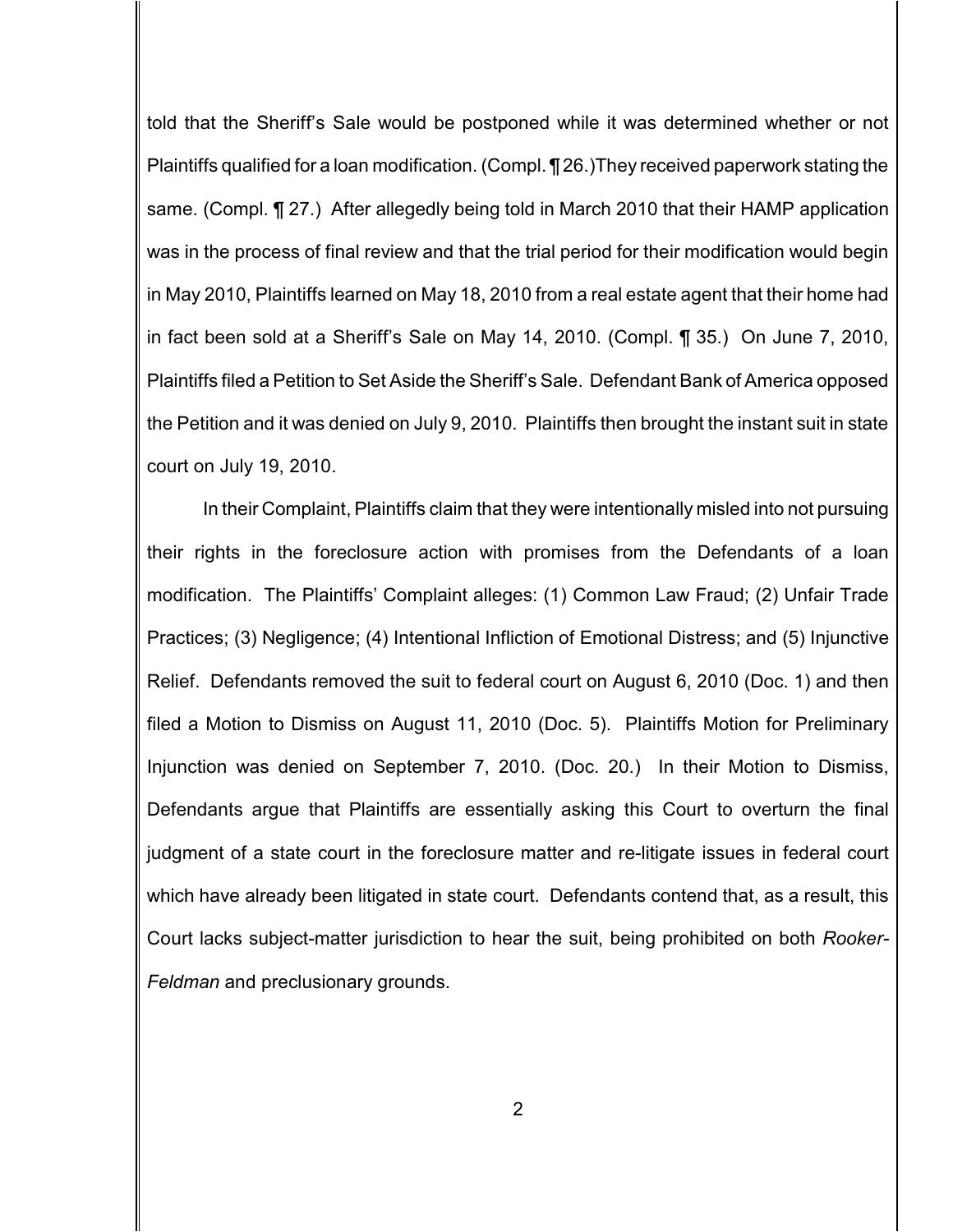#### **LEGAL STANDARD**

Federal Rule of Civil Procedure 12(b)(6) provides for the dismissal of a complaint, in whole or in part, for failure to state a claim upon which relief can be granted. Dismissal is appropriate only if, accepting as true all the facts alleged in the complaint, a plaintiff has not pleaded "enough facts to state a claim to relief that is plausible on its face," *Bell Atl. Corp. v. Twombly*, 550 U.S. 544, 570 (2007), meaning enough factual allegations "'to raise a reasonable expectation that discovery will reveal evidence of'" each necessary element, *Phillips v. County of Allegheny*, 515 F.3d 224, 234 (3d Cir. 2008) (quoting *Twombly*, 550 U.S. at 556); *see also Kost v. Kozakiewicz*, 1 F.3d 176, 183 (3d Cir. 1993) (requiring a complaint to set forth information from which each element of a claim may be inferred). In light of Federal Rule of Civil Procedure 8(a)(2), the statement need only "'give the defendant fair notice of what the ... claim is and the grounds upon which it rests.'" *Erickson v. Pardus*, 551 U.S. 89, 93 (2007) (per curiam) (quoting *Twombly*, 550 U.S. at 555). "[T]he factual detail in a complaint [must not be] so undeveloped that it does not provide a defendant [with] the type of notice of claim which is contemplated by Rule 8." *Phillips*, 515 F.3d at 232; *see also Airborne Beepers & Video, Inc. v. AT&T Mobility LLC*, 499 F.3d 663, 667 (7th Cir. 2007).

In deciding a motion to dismiss, the Court should consider the allegations in the complaint, exhibits attached to the complaint, and matters of public record. *See Pension Benefit Guar. Corp. v. White Consol. Indus., Inc.*, 998 F.2d 1192, 1196 (3d Cir. 1993). The Court may also consider "undisputedly authentic" documents when the plaintiff's claims are based on the documents and the defendant has attached copies of the documents to the motion to dismiss. *Id.* The Court need not assume the plaintiff can prove facts that were not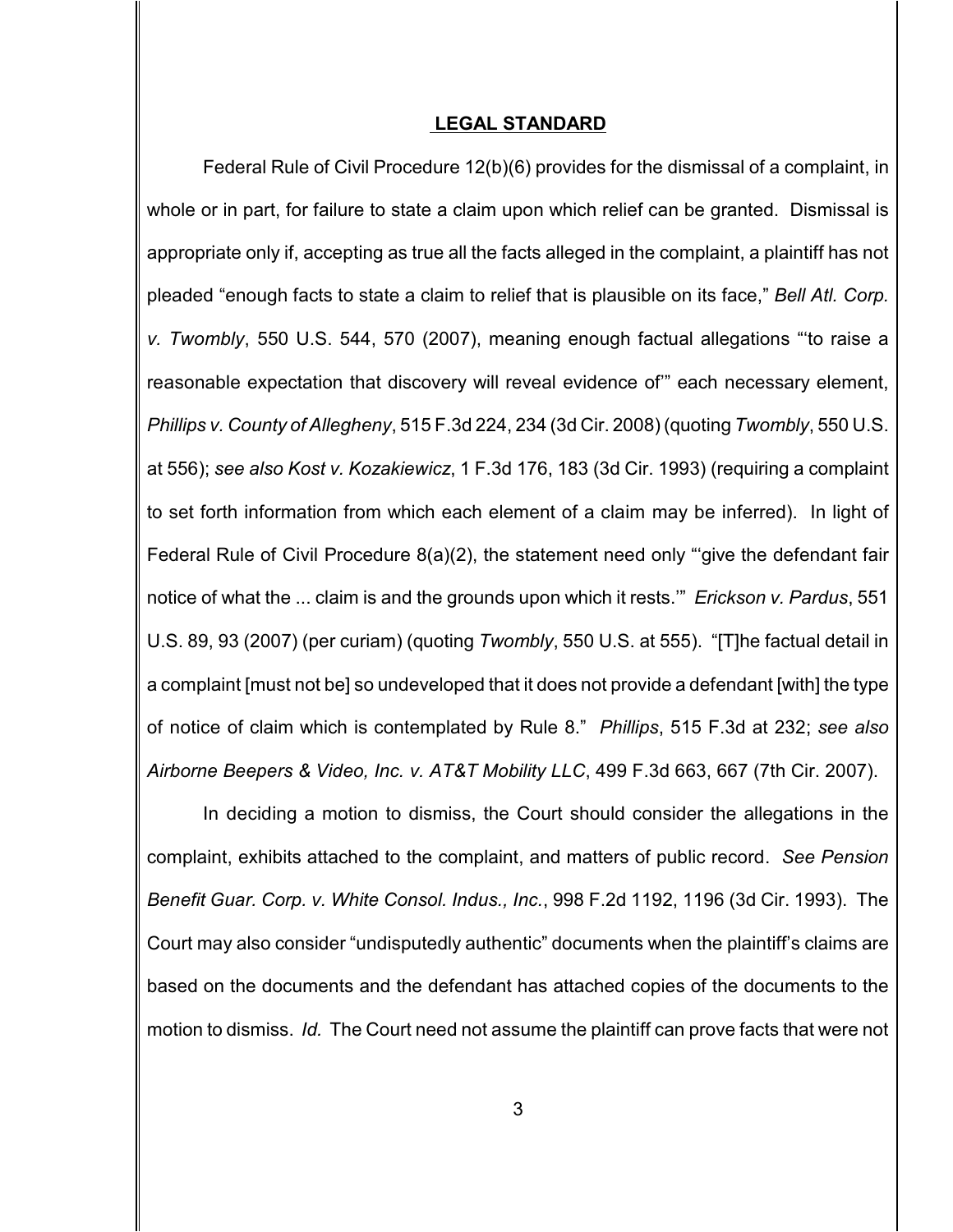alleged in the complaint, *see City of Pittsburgh v. W. Penn Power Co.*, 147 F.3d 256, 263 & n.13 (3d Cir. 1998), or credit a complaint's "'bald assertions'" or "'legal conclusions,'" *Morse v. Lower Merion Sch. Dist.,* 132 F.3d 902, 906 (3d Cir. 1997) (quoting *In re Burlington Coat Factory Sec. Litig.*, 114 F.3d 1410, 1429-30 (3d Cir. 1997)). "While legal conclusions can provide the framework of a complaint, they must be supported by factual allegations." *Ashcroft v. Iqbal*, 129 S. Ct. 1937, 1950 (2009). When considering a Rule 12(b)(6) motion, the Court's role is limited to determining whether a plaintiff is entitled to offer evidence in support of her claims. *See Scheuer v. Rhodes,* 416 U.S. 232, 236 (1974). The Court does not consider whether a plaintiff will ultimately prevail. *See id.* A defendant bears the burden of establishing that a plaintiff's complaint fails to state a claim. *See Gould Elecs. v. United States,* 220 F.3d 169, 178 (3d Cir. 2000).

#### **DISCUSSION**

#### **I. Lack of Subject-Matter Jurisdiction**

Defendants argue that this Court lacks subject-matter jurisdiction to hear Plaintiffs' Complaint because it seeks to overturn a final state court judgment in federal court. According to the Defendants, Plaintiffs had two legitimate ways to challenge the foreclosure proceeding: appeal the foreclosure, which they did not, or file a motion to set aside the judgment, which they did and which was denied. As a result, the instant suit is according to Defendants a surreptitious attempt by Plaintiffs to re-litigate issues in federal court which they have already lost on in state court.

However, Plaintiffs argue that they are not seeking to collaterally attack the Sheriff's Sale or have the state court final judgment overturned. Rather, they are suing Defendants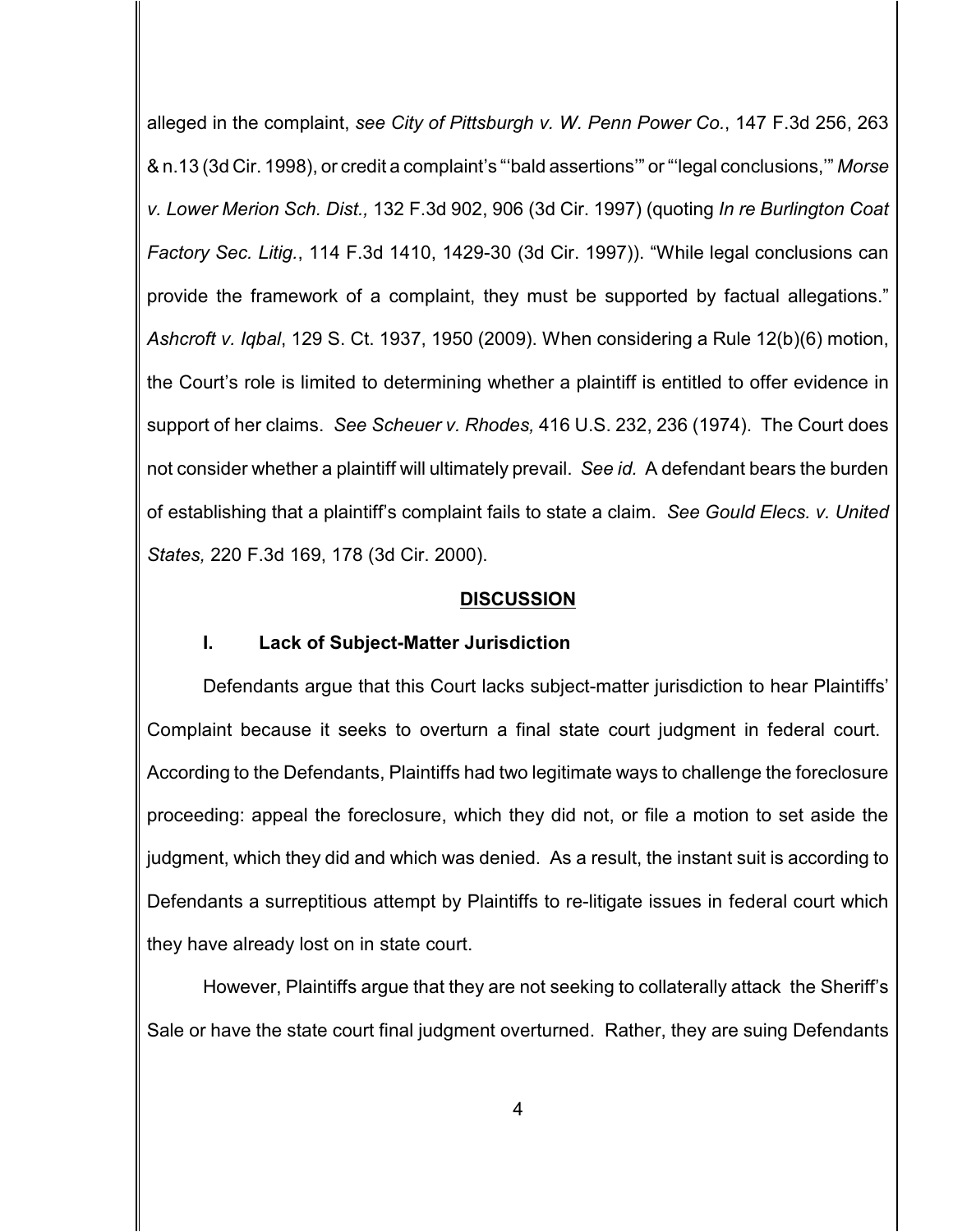regarding their behavior throughout the foreclosure process, namely, misleading the Plaintiffs about the possibility of a loan modification while pressing forward with the Sheriff's Sale.

Plaintiffs argue that the state court's final judgment in the foreclosure action and their instant suit against the Defendants are two analytically separate and independent proceedings, and therefore this Court has subject-matter jurisdiction over the suit. As their main piece of evidence supporting this claim, Plaintiffs point to the significant legal differences between a state foreclosure action and the instant suit for damages.

First, mortgage foreclosure proceedings are brought *in rem*, pursuant to Pa.R.C.P. 1141, and their sole purpose is to obtain an *in rem* judgment.

Second, the *in rem* proceedings did not and could not include any personal liability claims for either Plaintiff or Defendant. *Newton Village Partnership v. Kimmel*, 424 Pa. Super. 53, 55 (Pa. 1993).

Third, trials in Pennsylvania on a mortgage foreclosure complaint are held solely by a judge, sitting without a jury.

Finally, and most significantly, in interpreting Pa.R.C.P. 1148, the Pennsylvania courts have held that the only counterclaims that can be brought in a mortgage foreclosure action are those pertaining to the *creation* of the mortgage. *Cunningham v. McWilliams, et als*., 714 A.2d 1054 (Pa.Super. 1998). As a result, Plaintiffs could not assert their claims against the Defendants in the state foreclosure action, since their claims stem from Defendants behavior in the *foreclosure* process, rather than at the *creation* of the mortgage. Although this might appear to be legal hair-splitting at first glance, Plaintiffs have made a convincing argument that their claims for relief are not procedurally improper.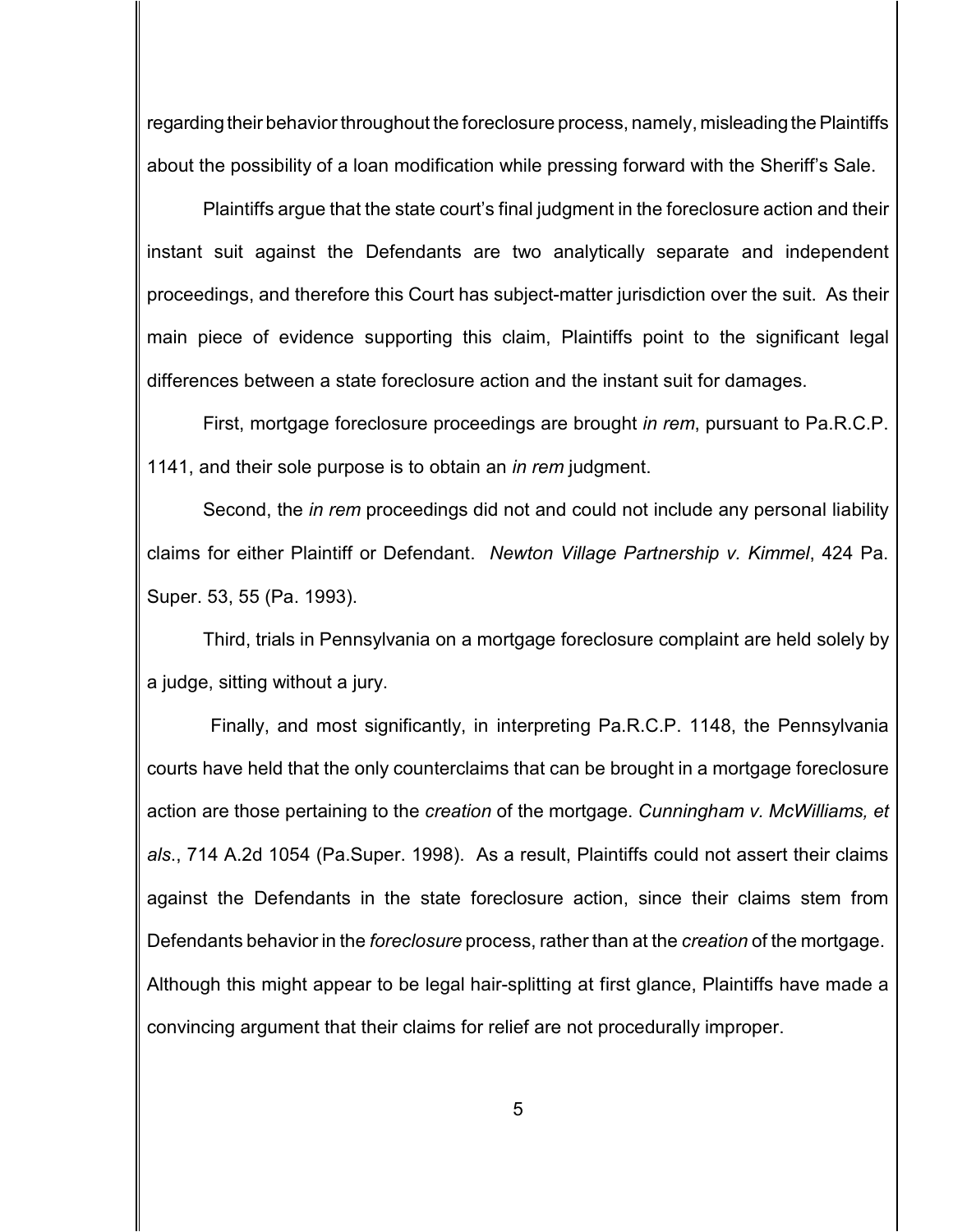### **A.** *Rooker-Feldman*

Defendants argue that the instant suit should be dismissed under the *Rooker-Feldman* doctrine.

[A] claim is barred by *Rooker-Feldman* under two circumstances; first, if the federal claim was actually litigated in state court prior to the filing of the federal action or, second, if the federal claim is inextricably intertwined with the state adjudication, meaning that federal relief can only be predicated upon a conviction that the state court was wrong.

*In re Knapper*, 407 F.3d 573, 580 (3d Cir. 2005).

Put more concisely, under *Rooker-Feldman*, a federal district court cannot act as an appellate court for state court judgments. *Id*. However, as Plaintiffs' stress, they are not seeking to have the state court foreclosure proceedings overturned. Rather, they are seeking damages in connection with Defendants behavior in allegedly getting Plaintiffs to sleep on their rights with promises of a loan modification. Again, these are claims distinct from the issues in the state proceedings and ones that could not have been raised there. As a result, this Court finds that *Rooker-Feldman* does not apply.

### **B. Preclusion Doctrines**

Defendants further contend that Plaintiffs claims are barred on claim preclusion, or *res judicata*, grounds. Federal courts, in applying *res judicata*, give the same preclusive effect to a final state court judgment as a state court would. *Turner v. Crawford Square Apartments*, *III, L.P.*, 449 F.3d 542 (3d Cir. 2006).

In Pennsylvania, *res judicata* is composed of two related principles: technical *res judicata* and collateral estoppel. *Marance v. W.C.A.B.*, 751 A.2d 1196 (Pa. Cmwlth. 2000).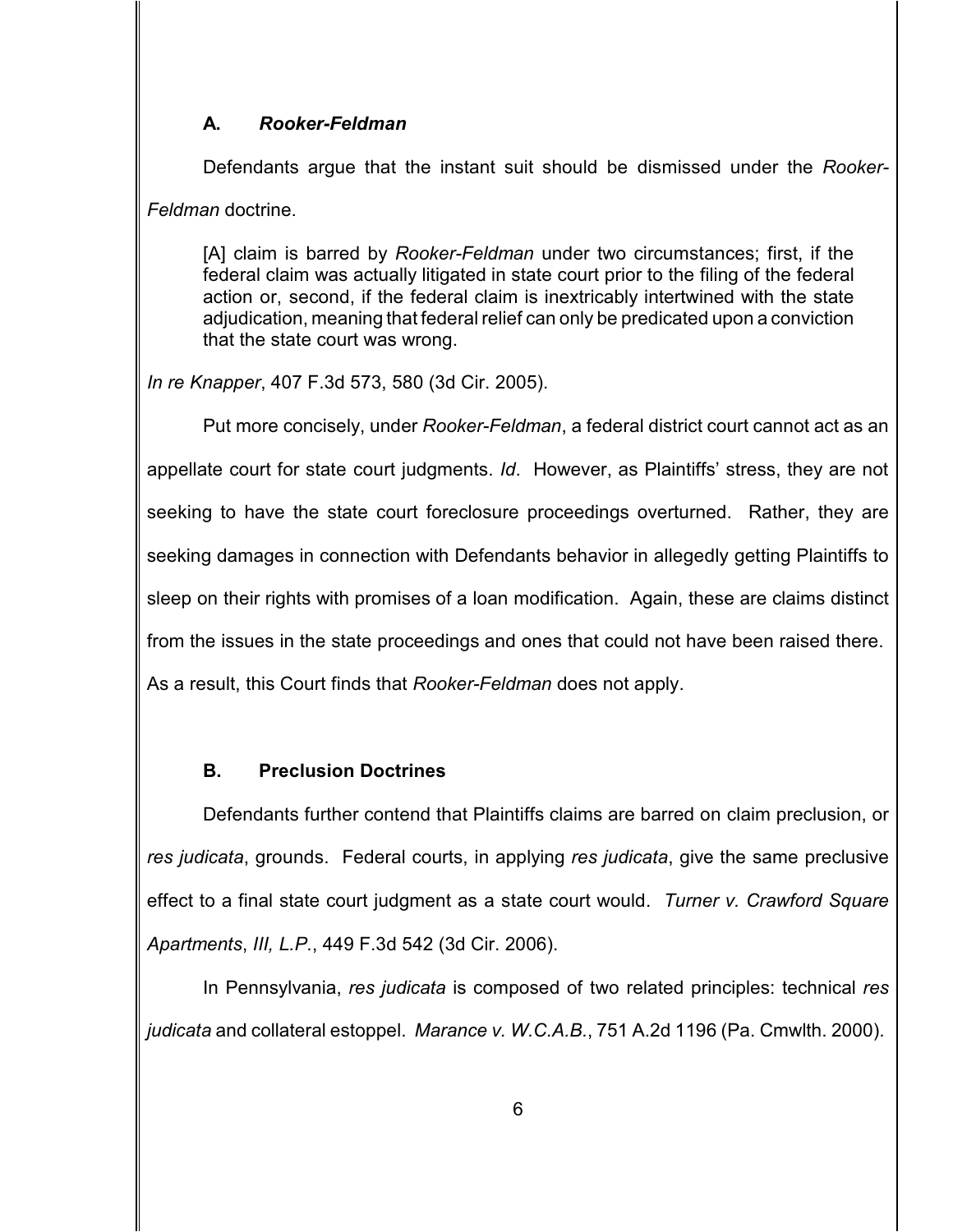Technical res judicata applies when four factors are present: (1) identity in the thing sued upon or for; (2) identity of the cause of action; (3) identity of the persons or parties to the action; and (4) identity of the quality or capacity of the parties suing or sued. *Id*. In this case, however, while the parties are the same, the thing sued upon and the cause of action are different. The foreclosure proceeding was *in rem* and concerned solely with the legitimacy of the mortgage. Here, however, Plaintiffs are suing the Defendants *in personam* for their behavior surrounding the foreclosure proceedings. Similarly, the Plaintiffs are raising liability claims here against the Defendants that could not have been raised in the state foreclosure proceeding.

Likewise, collateral estoppel does not apply here either. Collateral estoppel, or issue preclusion, applies when the issue is identical to an issue decided in an earlier proceeding; there is a final judgment on the merits; the party to be estopped was a party to the earlier proceeding; the party had a "full and fair opportunity" to litigate the issue in the prior proceeding; and the prior determination was essential to the judgment. *Erisco Industries, Inc. v. W.C.A.B. (Luvine)*, 955 A.2d 1065 (Pa. Cmwlth. 2008). As mentioned above, the foreclosure proceeding is a much narrow procedure than the present one, and the sole focus of the former proceeding is to assess the legitimacy of the underlying mortgage. Here, the mortgage is not at issue, but rather Defendants behavior from the commencement of the foreclosure proceeding until the Sheriff's Sale. Defendants point to the wrongful foreclosure claims raised in the Plaintiffs petition to set aside the Sheriff's Sale, but that was not a jury proceeding and the standard of proof was different, and higher, than it would be in the instant suit. As a result, neither *res judicata* nor collateral estoppel bar the Plaintiffs' suit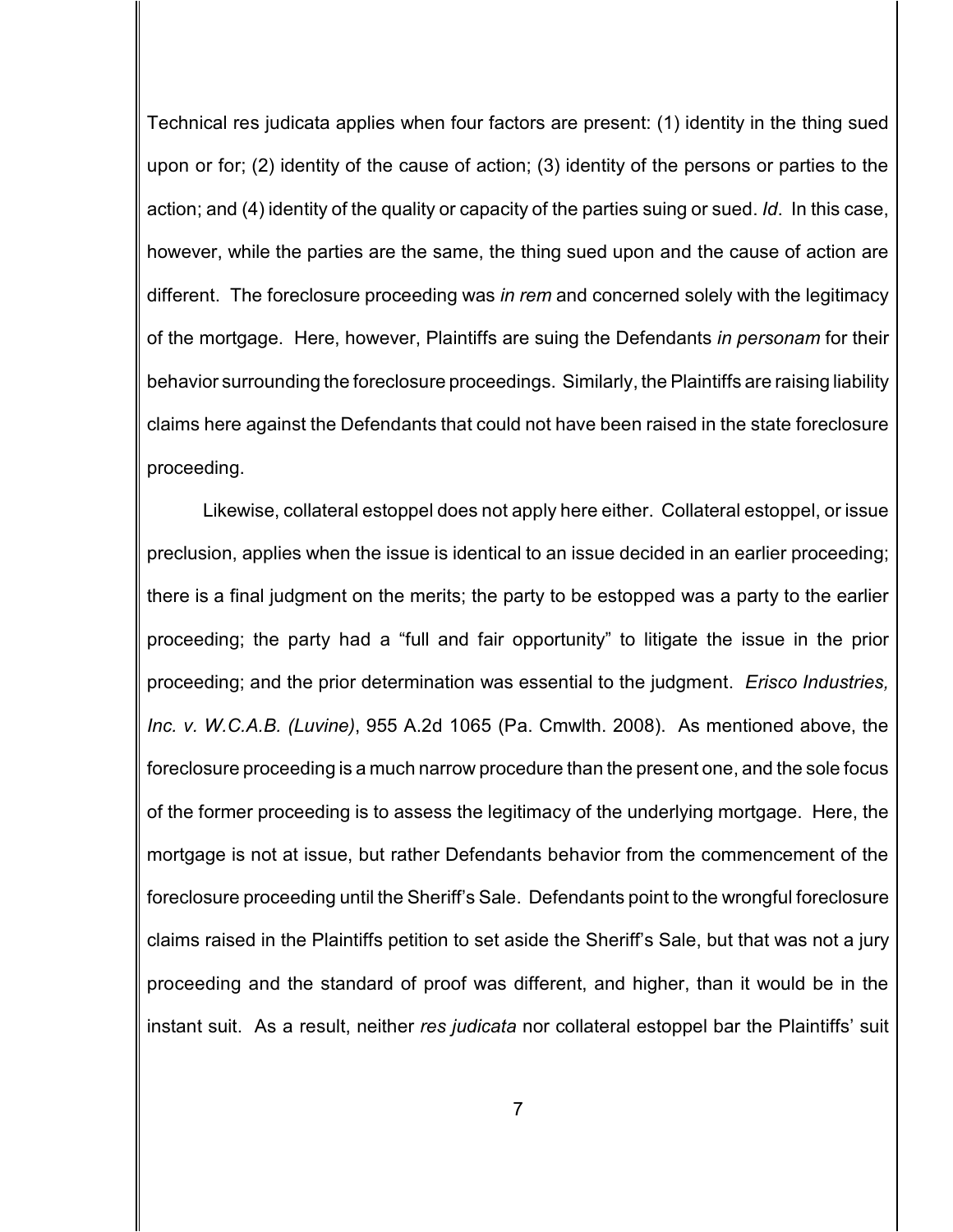from going forward.

### **CONCLUSION**

For the foregoing reasons, Defendants' Rule 12(b)(6) Motion to Dismiss Plaintiffs' Complaint will be denied. Plaintiffs' suit is not barred under *Rooker-Feldman* or on preclusion grounds. An appropriate order follows.

9/21/10 /s/ A. Richard Caputo<br>Date /s/ A. Richard Caputo A. Richard Caputo United States District Judge